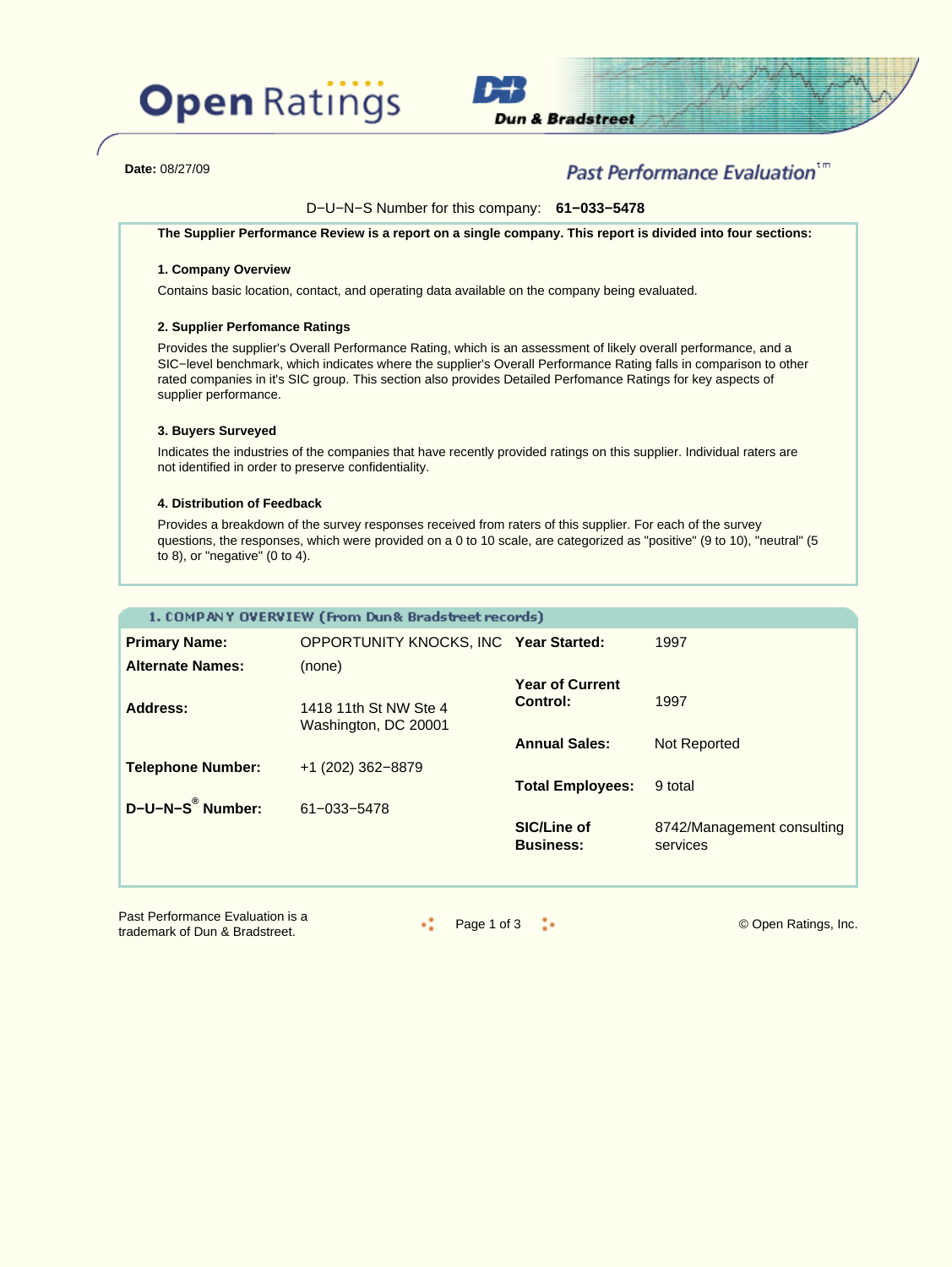



| Date: 08/27/09 |
|----------------|
|                |

# Past Performance Evaluation<sup>tm</sup>

| D-U-N-S Number for this company: 61-033-5478 |  |
|----------------------------------------------|--|
|----------------------------------------------|--|

### 2. SUPPLIER PERFORMANCE RATINGS

Open Ratings calculates supplier performance scores using a sophisticated algorithm that takes into account the amount of information available on a supplier, the recency of the information, and the accuracy of the raters. Ratings range from 0 to 100, however, this is not a percentile score.

| <b>Overall Performance</b>                                                                                                                                                |    |   |               | <b>SIC Level Quintile</b>           |    |     |
|---------------------------------------------------------------------------------------------------------------------------------------------------------------------------|----|---|---------------|-------------------------------------|----|-----|
| 96<br>Rating                                                                                                                                                              |    |   | <b>Bottom</b> |                                     |    | Top |
| Indicative of likely overall performance                                                                                                                                  |    |   | SIC:          | 8742/Management Consulting Services |    |     |
|                                                                                                                                                                           |    |   |               |                                     |    |     |
| <b>Detailed Performance Ratings</b>                                                                                                                                       |    | 0 | 25            | 50                                  | 75 | 100 |
| <b>RELIABILITY:</b><br>How reliably do you think this company follows<br>through on its commitments?                                                                      | 98 |   |               |                                     |    |     |
| COST:<br>How closely did your final total costs<br>correspond to your expectations at the<br>beginning of the transaction?                                                | 97 |   |               |                                     |    |     |
| <b>ORDER ACCURACY:</b><br>How well do you think the product/service<br>delivered matched your order specifications<br>and quantity?                                       | 95 |   |               |                                     |    |     |
| <b>DELIVERY/TIMELINESS:</b><br>How satisfied do you feel about the timeliness<br>of the product/service delivery?                                                         | 99 |   |               |                                     |    |     |
| <b>QUALITY:</b><br>How satisfied do you feel about the quality of<br>the product/service provided by this company?                                                        | 96 |   |               |                                     |    |     |
| <b>BUSINESS RELATIONS:</b><br>How easy do you think this company is to do<br>business with?                                                                               | 98 |   |               |                                     |    |     |
| <b>PERSONNEL:</b><br>How satisfied do you feel about the attitude,<br>courtesy, and professionalism of this<br>company's staff?                                           | 98 |   |               |                                     |    |     |
| <b>CUSTOMER SUPPORT:</b><br>How satisfied do you feel about the customer<br>support you received from this company?                                                       | 97 |   |               |                                     |    |     |
| <b>RESPONSIVENESS:</b><br>How responsive do you think this company<br>was to information requests, issues, or<br>problems that arose in the course of the<br>transaction? | 99 |   |               |                                     |    |     |

Past Performance Evaluation is a Past Performance Evaluation is a<br>trademark of Dun & Bradstreet. **Page 2 of 3** Page 2 of 3 © Open Ratings, Inc.